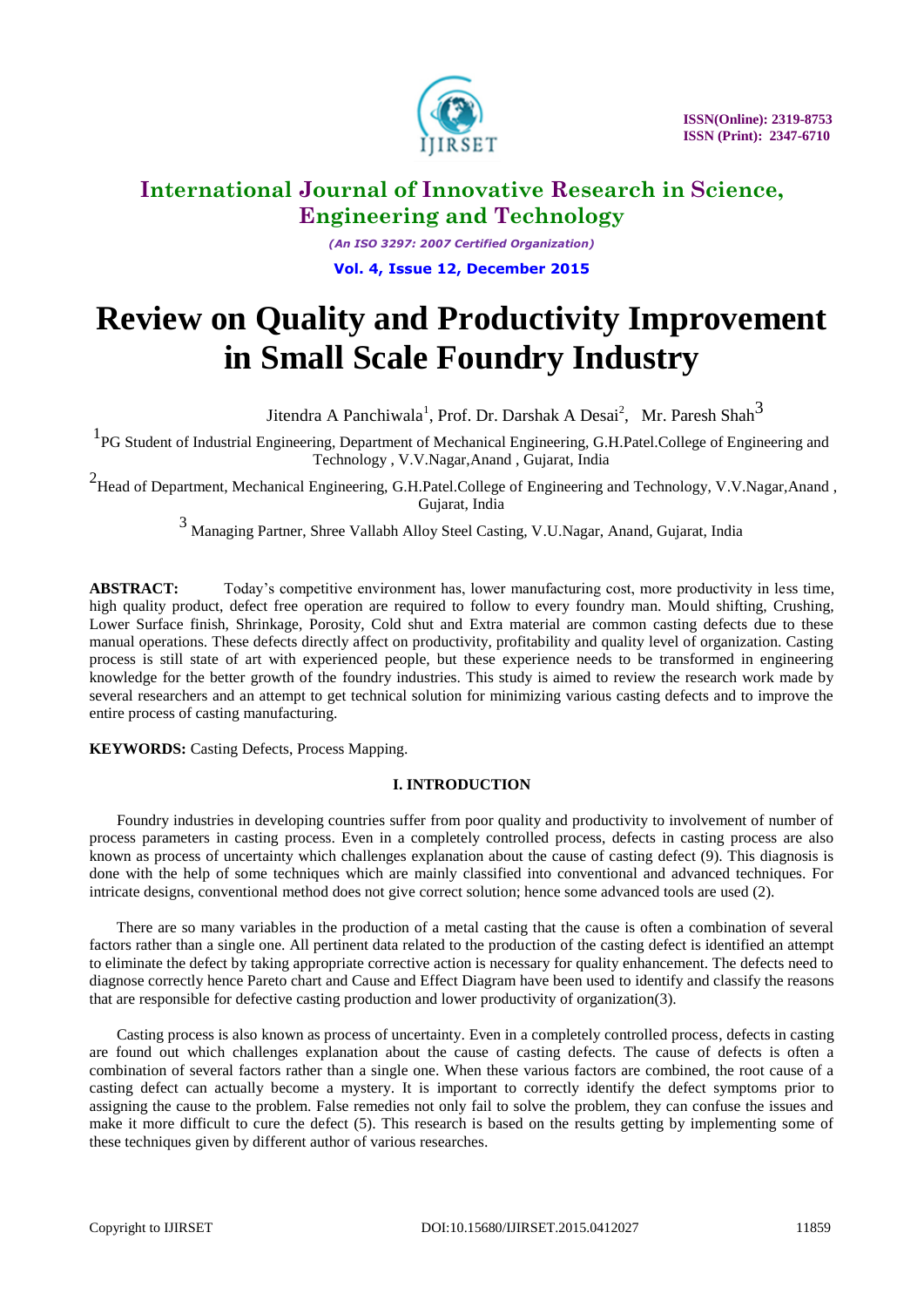

*(An ISO 3297: 2007 Certified Organization)*

#### **Vol. 4, Issue 12, December 2015**

#### **II. CASTING PROCESS**

Production of casting involves various processes such as pattern making, moulding and assembly, sand preparation, core making and melting, pouring, shakeout etc (3). The overall casting process becomes very critical for complex parts. Based on various researches find best foundry process in which included all the activity.



**Fig.1 Various Casting Process from raw material to finish product .**

 Casting process is the most widely used process in manufacturing industries. The activities involved in casting process are, Pattern making for creation of mold box, Core making for insertion in mold assembly, fitting of pattern, gating system and sand for mold preparation, remove prepared mold and placed for pouring, fill the mold cavity with molten metal, allow it to solidify and at last, remove the cooled desired casting. These activities are commonly used because of its simplicity in process, economic to operate and easy to produce small size castings(3).

 Casting is a process which carries risk of failure occurrence during all the process of accomplishment of the finished product. Casting process involves complex interactions among various parameters and operations related to metal composition, methods design, moulding, melting, pouring, shake-out, fettling, machining like grinding and inspection etc various operation carried out .

#### **General procedure for reducing casting defects:**

The basic procedure for analyzing the casting for defects is taking place with the help of Defect Diagnostic Approach, as shown in the figure below (2), Different paper give different procedure for reducing defects out of best process select and try to implement further in project .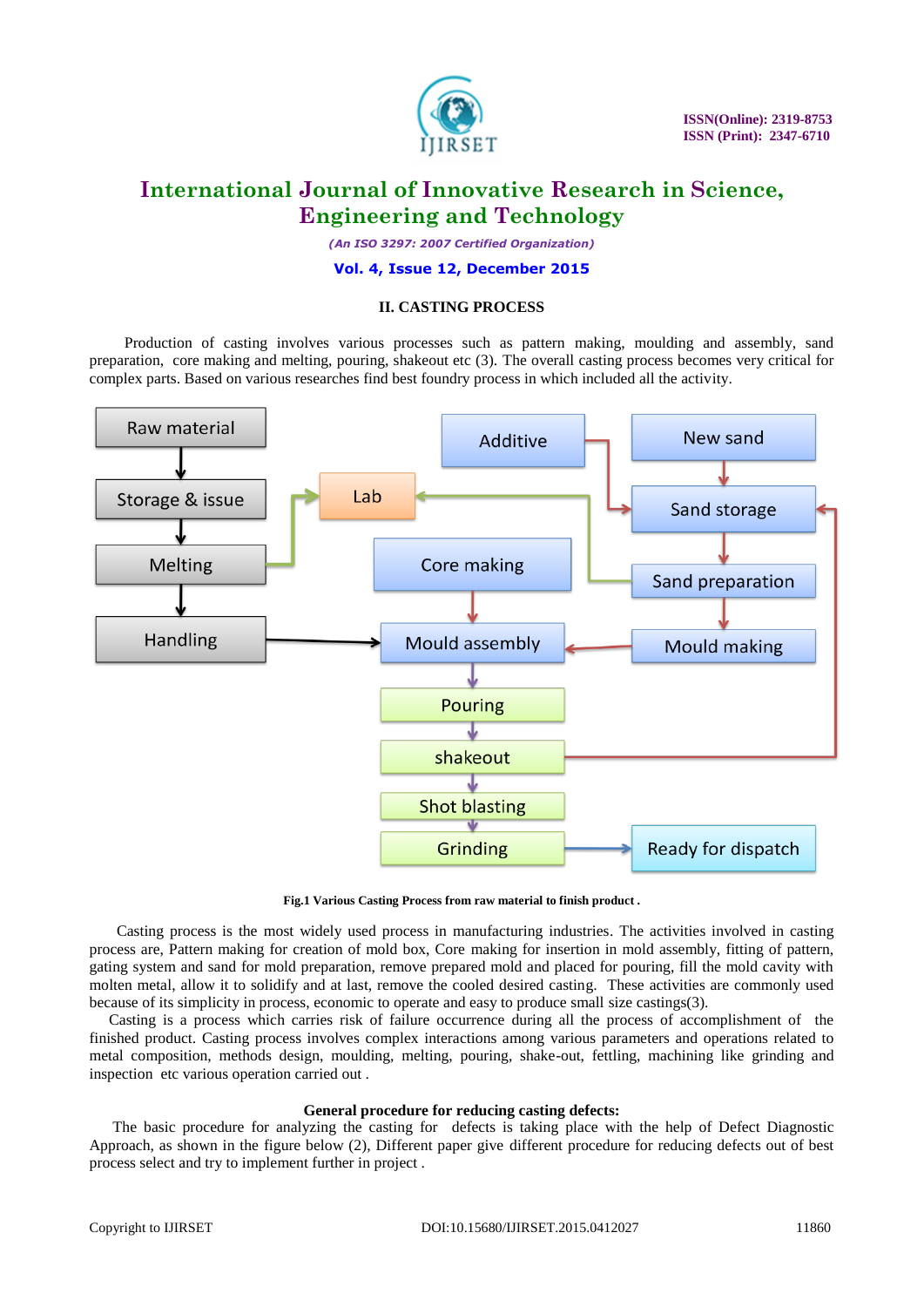

*(An ISO 3297: 2007 Certified Organization)*

**Vol. 4, Issue 12, December 2015**



**Fig.2 Procedure for Reducing Casting Defects and select best solution.**

**Figure shows** Casting defects analysis is the process of finding the root cause of occurrence of defects in the rejection of casting and taking necessary steps to reduce the defects and to improve the casting yield. **different activity like (a) Preliminary study** The study was made in a medium scale foundry producing many varieties of castings. **(b) Data collection** The rejection data for a month period were collected . **(c) Study of all the defects** The next step in the analysis is to study all the casting defects occur in the castings. **(d) Identify major defect** A Pareto chart is drawn using the rejection data of this **(e) Detailed analysis of the major defect** The detailed analysis of this major defect is made in this step. It is essential to know whether the porosity defect was occurring in particular days of production or it was distributed to all the days of production in the study period. **(f) Determine all causes** The possible causes for this defect due to various parameters and processes are found out with the help of Cause- Effect diagram. In this way root cause for the formation of defect is determined. (g) **Selection of Root cause** The detailed examination of rejected castings is required to identify the root cause for this major defect. For reducing this defect, the proper analysis of the component is required. **(h) Selection of the best solution** The best solution can be selected according to the available resources . (i) **Implement that solution in company . (j) standardize and regular production...(2)**

### **III. LITERATURE REVIEW**

Different Paper give idea about which tools and technique used in steel foundry industry and also give information about implementation of end solution in industry. Also given information about how to implement that tools in research work .And mention introduction of author and journal .

| Table No -1 literature review |                    |       |                   |                 |    |                  |                |                    |                     |
|-------------------------------|--------------------|-------|-------------------|-----------------|----|------------------|----------------|--------------------|---------------------|
| N <sub>0</sub>                | <b>Name</b>        | of    | of<br><b>Name</b> | <b>Name</b>     | of | <b>Tools</b>     | &              | <b>Summary</b>     | <b>Learning</b>     |
|                               | research paper     |       | author            | journal         |    | techniques used  |                |                    | from paper          |
| 1                             | Foundry quality    |       | T.R.              | Elsevier        |    | <b>Ouality</b>   | control;       | quality<br>control | General quality     |
|                               | control<br>aspects |       | Vijayaram,        | Journal         | of | (SQC);           | <b>Ouality</b> | aspects<br>are     | control aspects     |
|                               | and prospects to   |       | S.Sulaiman,       | Materials       |    | circle;          | <b>Ouality</b> | explained in a     | in a<br>detailed    |
|                               | reduce             | scrap | A.M.S.            | Processing      |    | assurance;       |                | simplified         | How<br>manner.      |
|                               | rework             |       | Hamouda,          | Technology      |    | Control          | charts:        | to<br>manner       | to use quality      |
|                               | and rejection in   |       | M.H.M.            | 178 (2006) 39-  |    | Captive          |                | eliminate<br>the   | tools $\&$<br>their |
|                               | casting<br>metal   |       | Ahmad             | 43              |    | foundries; (TQC) |                | of<br>unawareness  | effect on end       |
|                               | manufacturing      |       |                   | 2006, Malaysia. |    |                  |                | the<br>foundry     | result.             |
|                               | industries         |       |                   |                 |    |                  |                | industrial         |                     |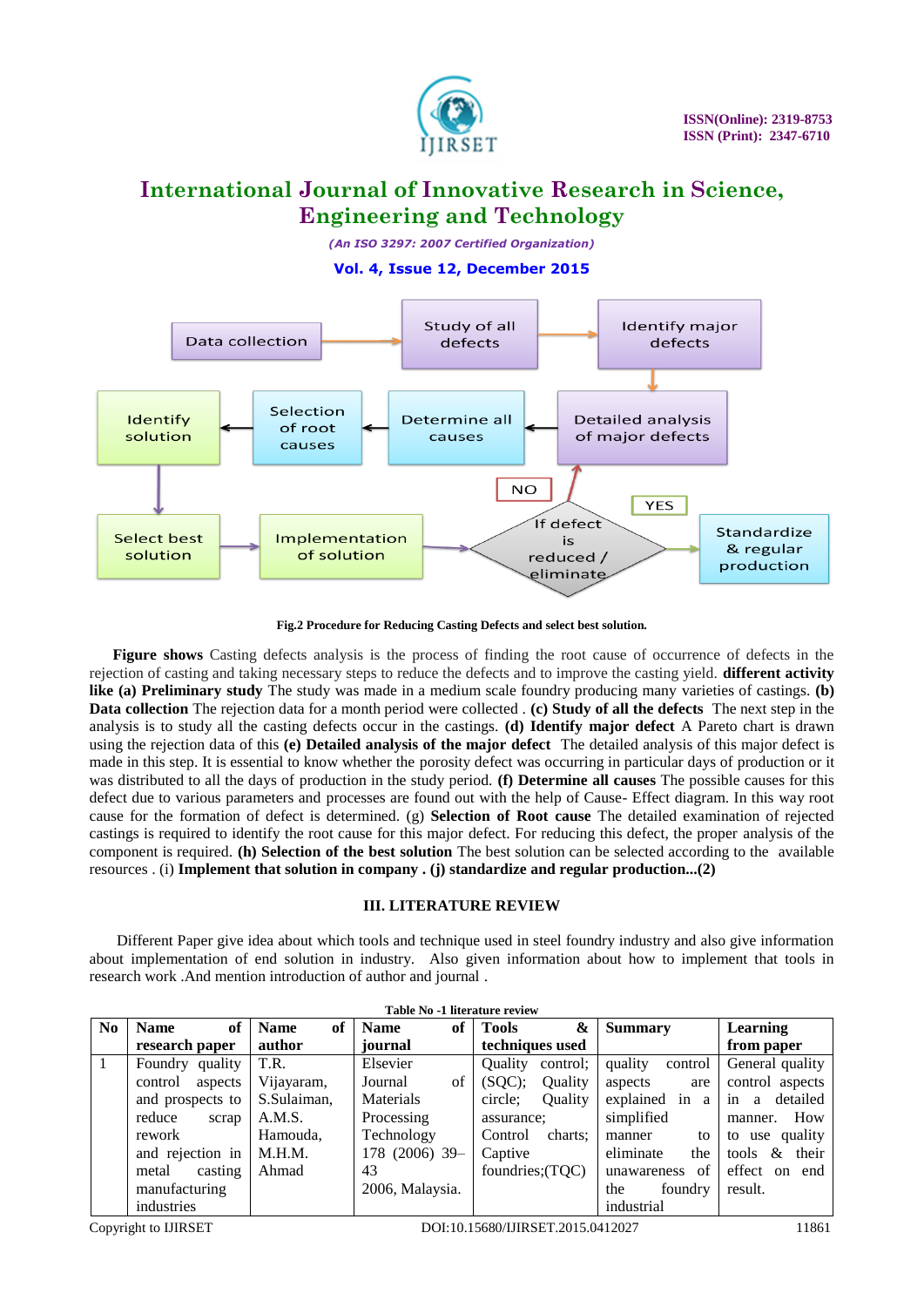

*(An ISO 3297: 2007 Certified Organization)*

### **Vol. 4, Issue 12, December 2015**

|                |                               |              |                                 |                  | personnel             |                                        |
|----------------|-------------------------------|--------------|---------------------------------|------------------|-----------------------|----------------------------------------|
| $\overline{2}$ | Quality control               | Vivek Patil  | International                   | Defect           | Use of various        | which<br>Paper                         |
|                | and<br>Statistical            | Mahesh       | Journal<br>of                   | Diagnostic       | tools<br>$\&$         | types of data                          |
|                | Techniques used               | Sutar        | Research<br>in                  | Process,         | technique, after      | collection<br>$\&$                     |
|                | improve<br>to                 |              | Advent                          | Ishikawa         | implement             | how to analyze                         |
|                | Productivity and              |              | Technology                      | Diagram,<br>DoE, | which types of        | that data with                         |
|                | reduce                        |              | Vol.3, No<br>4,                 | JIT, SPC.        | benefit occur.        | help<br>of<br>the                      |
|                | to                            |              | April 2015                      |                  |                       | pareto chart &                         |
|                | Rejections due                |              | E-ISSN: 2321-                   |                  |                       | effect                                 |
|                | to<br><b>Casting Defects:</b> |              | 9637                            |                  |                       | cause                                  |
|                |                               |              |                                 |                  |                       | diagram.                               |
|                | A Review                      | Aniruddha    | , 2015, India.<br>International |                  |                       |                                        |
| 3              | An application                |              |                                 | Pareto Analysis  | Pareto principle      | Pareto chart &                         |
|                | of<br>pareto                  | joshi,       | Journal<br>of                   | and Cause and    | and cause effect      | effect<br>cause                        |
|                | analysis<br>and               | Pritam       | Mechanical                      | effect Diagram   | diagram<br>are        | diagram, paper                         |
|                | cause effect                  | kadam.       | And Production                  |                  | used to identify      | shows<br>all                           |
|                | diagram<br>for                |              | Engineering                     |                  | evaluate<br>and       | defects<br>cause                       |
|                | minimization of               |              | ISSN:<br>2320-                  |                  | different defects     | effect diagram,                        |
|                | defects<br>in                 |              | 2092,                           |                  | and causes<br>for     | $\&$<br>give                           |
|                | manual                        |              | Volume-<br>2,                   |                  | defects<br>these      | information for                        |
|                | casting process               |              | Issue- 2, 2014,                 |                  | responsible<br>for    | reduce<br>that                         |
|                |                               |              | and India.                      |                  | rejection<br>of       | cause.                                 |
|                |                               |              |                                 |                  | components<br>at      |                                        |
|                |                               |              |                                 |                  | different stages.     |                                        |
| 4              | Investigation of              | K.Kanthavel, | ScienceDirect                   | Design<br>of     | Take<br>one           | Ball valve, due                        |
|                | chill                         | Κ.           | Procedia                        | Experiment;      | product and in        | $\overline{\text{Ms}}$<br>chills<br>to |
|                | performance in                | Arunkumar    | Engineering                     | ANOVA;           | that<br>shrinkage     | shrinkage                              |
|                | casting<br>steel              | , S.Vivek    | 97 (2014)                       | Response         | occur, than take      | cavity<br>after                        |
|                | using<br>process              |              | $329 - 337$                     | surface          | four parameter        | find<br>effect                         |
|                | Response                      |              | 2014 CRI Pump                   | methodology.     | based on taguchi      | apply surface                          |
|                | Surface                       |              | private limited                 |                  | orthogonal array      | Methodology.                           |
|                | Methodology                   |              | India.                          |                  | find solution.        |                                        |
| 5              | Casting Defect                | Uday<br>A.   | Science Direct                  | Design<br>of     | Taguchi based         | Process                                |
|                | Analysis using                | Dabade       | Procedia CIRP                   | Experiments      | L18 orthogonal        | parameter with                         |
|                | Design<br>of                  | and Rahul C. | 7(2013)616                      | (DoE)<br>and     | array was used        | the<br>help<br>of                      |
|                | Experiments                   | Bhedasgao-   | $-621$ , 2013,                  | <b>ANOVA</b>     | for<br>the            | <b>ANOVA</b><br>$\&$                   |
|                | (DOE)<br>and                  | nkar         | India                           | Computer Aided   | experimental          | Than shrinkage                         |
|                | Computer Aided                |              |                                 | Casting          | purpose, second       | porosity                               |
|                | Casting                       |              |                                 | Simulation       | part; shrinkage       | analysis<br>is                         |
|                | Simulation                    |              |                                 | Technique        | porosity              | performed                              |
|                | Technique                     |              |                                 |                  | analysis<br><i>is</i> | using<br>casting                       |
|                |                               |              |                                 |                  | performed using       | simulation                             |
|                |                               |              |                                 |                  | CST.                  | technique.                             |
| 6              | Advance                       | Siddaling    |                                 | Design<br>of     | Identification of     | 12<br>Prefer                           |
|                | Techniques<br>in              | swami.S.     | [IJIERT], ISSN:                 | Experiment       | defects for 4R        | papers<br>than                         |
|                | casting defects               | Hiremath     | 2394-3696                       | (DOE),           | cylinder<br>block     | identify which                         |
|                | and<br>rejection              | Dr.S.R.      | <b>VOLUME</b><br>2,             | and by using a   | which<br>is           | technique<br>can                       |
|                | analysis:<br>$\mathbf{A}$     | Dulange      | ISSUE 9, 2015,                  | Casting          | presently having      | used<br>be<br>for                      |
|                | Study<br>in<br>an             | Professor.   | India.                          | simulation       | a 40% or more         | reducing                               |
|                | industry                      |              |                                 | software         | percent rejection     | casting defect.                        |
| 7              | Review<br>on                  | Sunil        | Int. Journal of                 | Quality          | Sand<br>process       | Type of defect                         |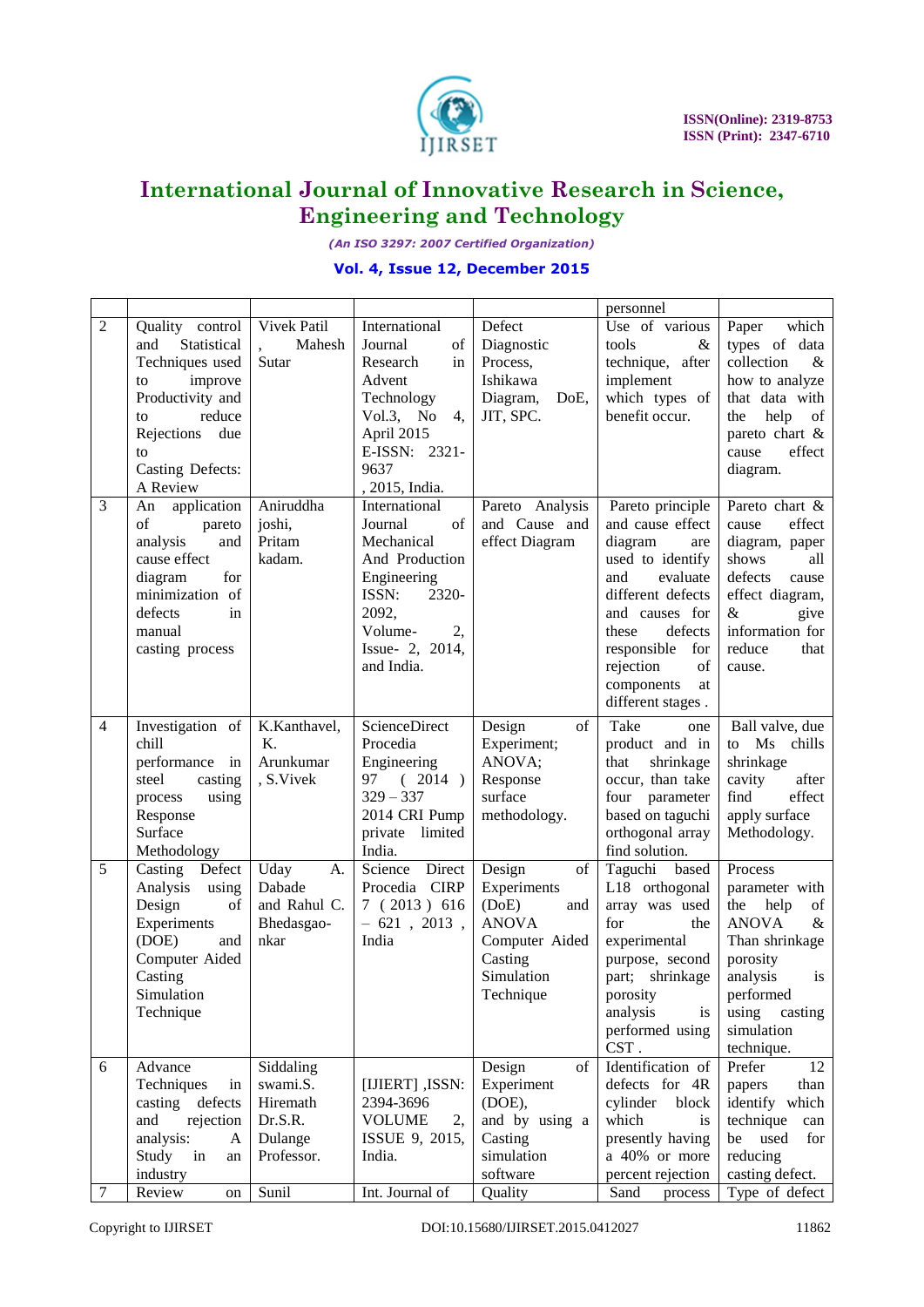

*(An ISO 3297: 2007 Certified Organization)*

### **Vol. 4, Issue 12, December 2015**

|    | Analysis<br>of                 | Chaudhari,         | Engineering                    | improvement,      |                                   | when                          |
|----|--------------------------------|--------------------|--------------------------------|-------------------|-----------------------------------|-------------------------------|
|    | Foundry Defects                | Hemant             | Research<br>and                | Root<br>Cause     | parameters<br>should              | occur<br>process              |
|    | for<br>Quality                 | Thakkar            | Applications<br>ISSN:<br>2248- | Analysis          | be<br>decided                     | parameter                     |
|    | Improvement<br>of Sand Casting |                    | 9622, Vol. 4,                  |                   | experimentally<br>depending<br>on | change, author<br>prefer<br>1 |
|    |                                |                    | Issue 3(Version                |                   | quality of                        | research paper                |
|    |                                |                    | 1) pp 615-618,                 |                   | Sand.                             | based<br>on                   |
|    |                                |                    | 2014, India.                   |                   |                                   | different                     |
|    |                                |                    |                                |                   |                                   | defects.                      |
| 8  | Increasing                     | Darshak<br>A.      | Udyog<br>pragati               | DMAIC,            | Practicing<br>six                 | Define<br>very                |
|    | Bottom-Line                    | Desai              | Vol. 36, No. pp                | Quality<br>bottom | sigma at small                    | briefly<br>each               |
|    | Six<br>Through                 |                    | $11-23$ ,<br>2012,             | line.             | scale<br>industry,                | phase of six                  |
|    | Sigma<br>Quality               |                    | India.                         |                   | every phase of                    | sigma & also                  |
|    | Improvement                    |                    |                                |                   | six<br>sigma                      | CTQ.<br>Given                 |
|    | Drive:                         |                    |                                |                   | successfully                      | advantage after               |
|    | Case of Small                  |                    |                                |                   | implemented &                     | implementation                |
|    | Scale<br>Foundry               |                    |                                |                   | breakthrough                      | in industry.                  |
|    | Industry                       |                    |                                |                   | improvement in<br>quality of the  |                               |
|    |                                |                    |                                |                   | product.                          |                               |
| 9  | Minimization of                | A.<br>Atul         | (IJRASET)                      | Casting           | <b>DOE</b><br>method              | Find<br>defect                |
|    | Casting Defects                | Bhujugade          | Volume 3 Issue                 | simulation<br>and | such as Taguchi                   | shrinkage                     |
|    | <b>Using Casting</b>           | Vijay<br><b>B.</b> | VI, June 2015                  | optimization,     | method can be                     | porosity,<br>than             |
|    | Simulation                     | Sabnis             | IC Value: 13.98                | Yield             | efficiently                       | draw new 3-d                  |
|    | Technique<br>and               |                    | ISSN:<br>2321-                 | improvement,      | applied<br>for                    | design with the               |
|    | Casting Defects                |                    | 9653 pp 722-                   | Taguchi method,   | deciding<br>the                   | help of DOE &                 |
|    | Analysis                       |                    | 727, India.                    | Parameter         | optimum                           | ANOVA they                    |
|    | Using Design of                |                    |                                | optimization.     | settings<br>of                    | optimize                      |
|    | Experiment                     |                    |                                |                   | process                           | process                       |
|    |                                |                    |                                |                   | Parameters,                       | parameter.                    |
|    |                                |                    |                                |                   | analysis<br>of<br>defects<br>in   |                               |
|    |                                |                    |                                |                   | existing casting.                 |                               |
| 10 | Review<br>Paper                | shiroya            | International                  | Total<br>Quality  | Various aspects                   | Apply TQM in                  |
|    | Improve<br>on                  | nikunj r,          | Journal<br>for                 | Management        | of an organized                   | foundry                       |
|    | Quality in Sand                | j .b shah          | Scientific                     | (TQM) Tool,       | approach<br>to                    | manage<br>all                 |
|    | Casting Industry               |                    | Research<br>&                  |                   | understanding                     | worker<br>aware               |
|    | using Total                    |                    | Development                    |                   | and                               | TQM,<br>about                 |
|    | Quality                        |                    | Vol. 2, Issue 10,              |                   | development of                    | after                         |
|    | Management                     |                    | 2014<br><b>ISSN</b>            |                   | Quality<br>cost                   | implement                     |
|    | (TQM) Tool                     |                    | 2321-<br>(online):             |                   | system in cast                    | long<br>term                  |
|    |                                |                    | 2014<br>0613,                  |                   | iron foundries.                   | benefit will be               |
|    |                                |                    | India.                         |                   |                                   | like<br>occur                 |
|    |                                |                    |                                |                   |                                   | quality<br>&<br>productivity  |
|    |                                |                    |                                |                   |                                   | increase.                     |
| 11 | productivity                   | Aniruddha          | Discovery,                     | Plant<br>layout,  | Effective<br>plant                | Productivity                  |
|    | Improvement of                 | Joshi,             | Volume<br>25,                  | Ergonomics,       | layout,                           | improvement                   |
|    | <b>Metal Casting</b>           | Prof.L.M.          | Number 87 pp                   | Process           | automatic                         | which types of                |
|    | Industry                       | Jugulkar           | 18-22,<br>NOV-                 | Flow,<br>Manual   | mould<br>making                   | parameter                     |
|    |                                |                    | 2014, India.                   | operations,       | operation<br>and                  | affect<br>that                |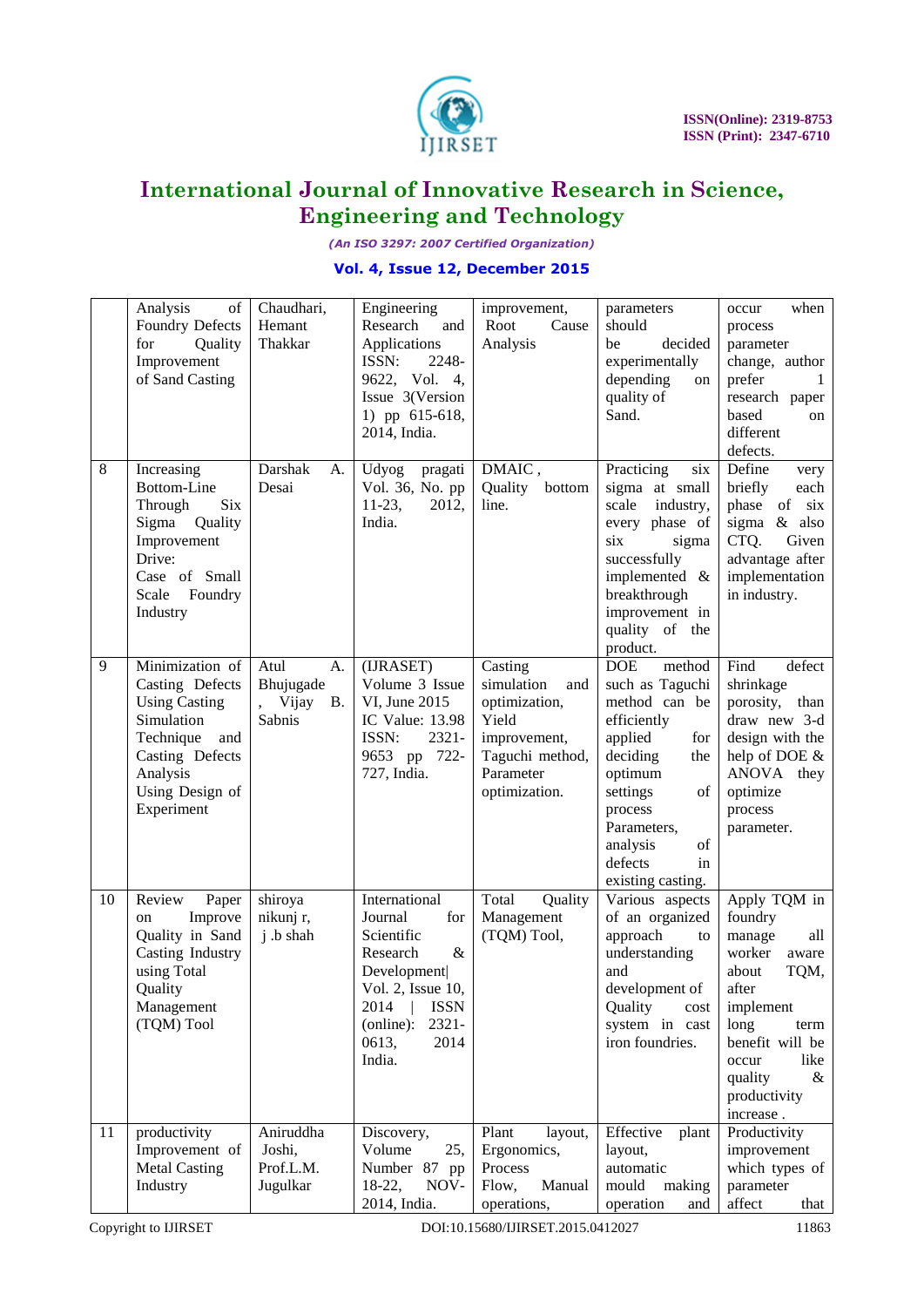

*(An ISO 3297: 2007 Certified Organization)*

### **Vol. 4, Issue 12, December 2015**

|    |                           |                                    |                  | effective<br>plant | sequential         | identify & at       |
|----|---------------------------|------------------------------------|------------------|--------------------|--------------------|---------------------|
|    |                           |                                    |                  | layout.            | flow<br>process    | last<br>try<br>to   |
|    |                           |                                    |                  |                    | with               | reduce it, like     |
|    |                           |                                    |                  |                    | Minimization of    | ergonomics          |
|    |                           |                                    |                  |                    | back flow<br>of    | material            |
|    |                           |                                    |                  |                    | material helps to  | handling etc        |
|    |                           |                                    |                  |                    | solve<br>these     |                     |
|    |                           |                                    |                  |                    | problems.          |                     |
| 12 | A Development             | <b>PRASAN</b>                      | International    | FMEA,<br>DOE,      | Defect analysis    | <b>FMEA</b><br>that |
|    | of<br>quality<br>in       | KINAGI,                            | Journal<br>of    | Taguchi            | is carried using   | help<br>identify    |
|    | casting<br>by             | R.G<br>Dr.                         | Recent           | methodology,       | FMEA tool and      | probable cause      |
|    | Minimizing                | <b>MENCH</b>                       | in<br>Research   | Pareto analysis.   | Pareto<br>analysis | for<br>occurring    |
|    | Defects                   |                                    | Civil<br>and     |                    | know<br>to         | defects<br>than     |
|    |                           |                                    | Mechanical       |                    | potential causes   | after<br>pareto     |
|    |                           |                                    | Engineering      |                    | of failure and     | help<br>draw        |
|    |                           |                                    | (IJRRCME)        |                    | their<br>effects   | major case, &       |
|    |                           |                                    | Vol. 1, Issue 1, |                    | along<br>with      | how<br>much         |
|    |                           |                                    | pp: (31-36),     |                    | actions<br>correct | of<br>amount        |
|    |                           |                                    | Sep-2014,        |                    | improve<br>to      | parameter           |
|    |                           |                                    | India.           |                    | quality strength   | taken for DOE       |
|    |                           |                                    |                  |                    | and productivity   |                     |
| 13 | Implementation            | S.<br>Pranay                       | Journal<br>of    | Statistical        | Applicability of   | <b>SPC</b>          |
|    | Statistical<br>of         | Parmar<br>$\overline{\phantom{a}}$ | Emerging         | Process Control,   | the<br><b>SPC</b>  | techniques can      |
|    | Process Control           | Vivek<br>A.                        | Technologies     | Control<br>charts, | techniques<br>in   | give<br>the         |
|    | Techniques<br>in          | Deshpande                          | and Innovative   | 7QC Tools          | different          | significance        |
|    | Industry:<br>$\mathbf{A}$ |                                    | Research         |                    | manufacturing      | improvement         |
|    | Review                    |                                    | (JETIR)Volume    |                    | industries.        | to the quality.     |
|    |                           |                                    | Issue<br>1<br>6  |                    | Various            | These tools and     |
|    |                           |                                    | (ISSN-2349-      |                    | research articles  | techniques are      |
|    |                           |                                    | 5162) pp 583-    |                    | and case studies   | simple<br>to        |
|    |                           |                                    | 587, 2014        |                    | the<br>on          | implement.          |
|    |                           |                                    | India            |                    | implementation     |                     |
|    |                           |                                    |                  |                    | of SPC.            |                     |
|    |                           |                                    |                  |                    |                    |                     |

#### **IV. SUMMARY OF LITERATURE REVIEW**

 Understand current scenario of foundry industry. in now a day"s foundry industry produce product different types like ferrous and non ferrous , this case study mainly focuses on steel foundry , present china provide casting product good quality with less time .various types of casting process like melting , moulding , core making ,telting , pouring , shake out .

Study about various casting defects occur in foundry industry like shrinkage , blow hole , porosity , pinhole , sand inclusion , cold shut , miss run , surface discontinuity , mould break , flash etc . Give idea about how to occur defects and which types of precaution taken in future. process mapping means flow process chart – material types in which shows all activity from raw material to finish goods with time , find non value added activity and remove it .

Tools & technique used in foundry industry based on quality and productivity aspect like 7 QC –tools, DOE, Taguchi method , method study , TQM , TQC , just in time , casting simulation techniques , six sigma – DMAIC method etc . Understand implementation of this technique in foundry industry at last which types of benefits occur after implement methodology.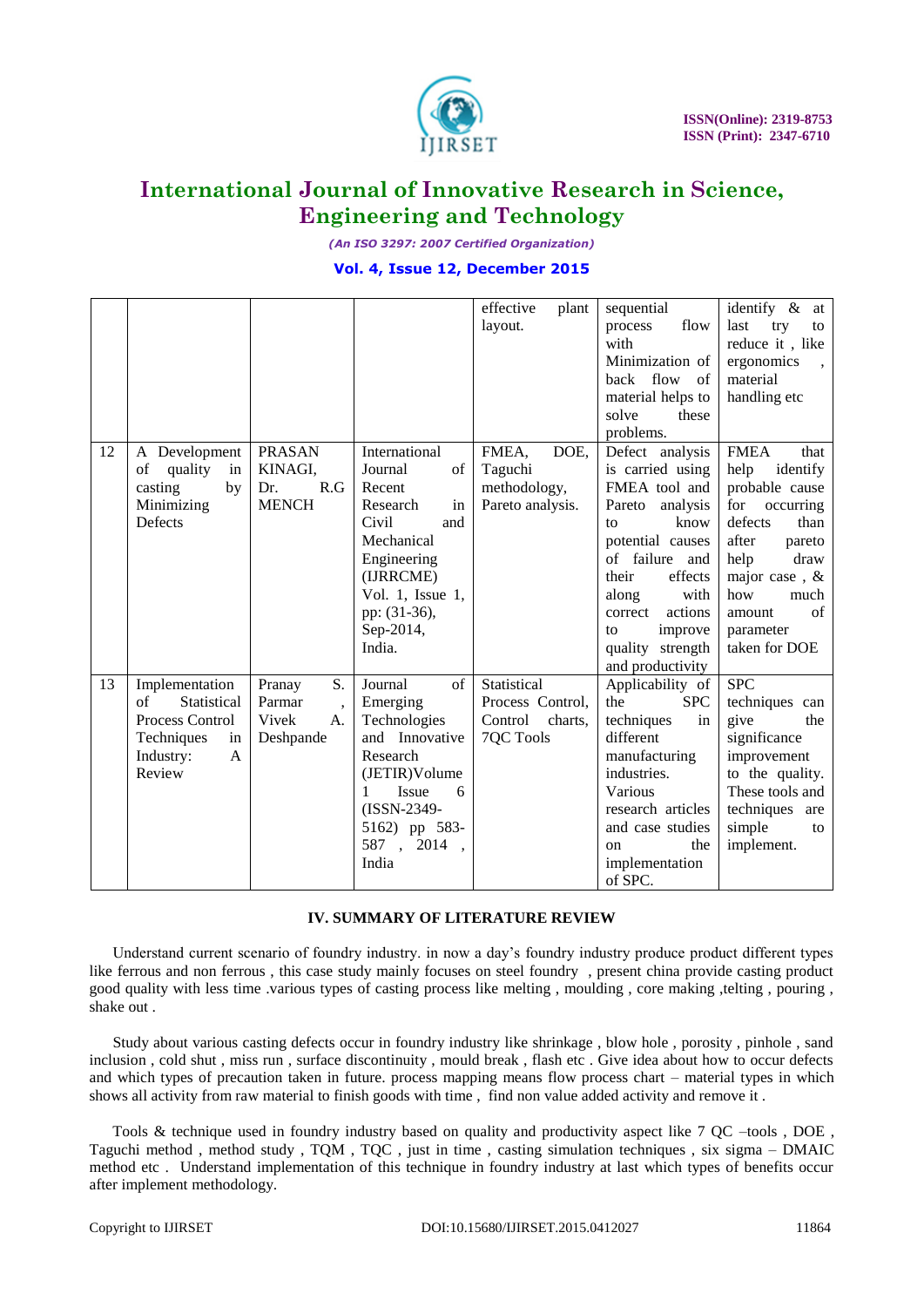

*(An ISO 3297: 2007 Certified Organization)*

#### **Vol. 4, Issue 12, December 2015**

### **PREFERED PAPER OTHER THAN MENTION IN TABLE**:-

- Shantanu Joshi, Prof. B.R.Jadhav "Casting defect reduction and productivity improvement in Automotive Component." Technique is used to analyze the sand related defects in shell mould casting, Taguchi based L9 orthogonal array was used for the experiment purpose, and ANOVA results indicate that the selected process parameters significantly affect the casting defect and rejection percentage. How to implement taguchi method in casting industry, which parameter include when draw AN0VA table, how to this cause reduce(14).
- Yatin Damor, Hemant R Thakkar "A Literature review on Quality and Productivity Improvement in foundry industry" Six Sigma is one of the emerging techniques available to bring the breakthrough improvements almost in every sector through overall operational excellence. The implementation of Six Sigma resulted in understanding the problems from all aspects, qualitatively as well as quantitatively(15).
- Shashank V. Gulhane, Rahul M. Dahekar "To Improve Productivity for Casting Technology By Reducing Weight of Gating System" The typical changes in design and dimension of gating system play a crucial role during manufacturing of casting product, the small change in the dimension of gating system results large effects on the production cost(16).
- Bhupinder Singh\*Vikas Kumar\*\*Pradeep Kumar , "COST ANALYSIS OF FOUNDRY INDUSTRY IN FORM OF MISRUN BY USING SIX SIGMA" DMAIC has been considered as an approach to improve quality of product and process. Reduced rejection of industry. The DMAIC approach provides a suitable visible road map for entire work force to achieve new knowledge(17).
- $\triangleright$  Binu Bose V, K N Anil kumar "Reducing rejection rate of castings using Simulation Model" cylinder clamp casting of Milacron product, which is having high rejection rate in an Indian foundry, is taken and the defects of casting are solved using the proposed simulation model with Magma 5 software(18).
- Mayank Dev Singh, Swati Singh, Derasari Keyur , Soni Saumil, Patel Niki "Overall Productivity Improvement in Casting Industry by Using Various Industrial Engineering Techniques" Improper layout and unsystematic movements of man and material due to which the total travelling distance in existing plant layout are approximately , The storage problems are eliminated by providing storage and rejection rooms. Ergonomics requirements not fulfillment then they all are directly affecting the productivity(19).
- R. B. HEDDURE, M. T. TELSANG , "CASTING DEFECT REDUCTION USING SHAININ TOOL IN CI FOUNDRY – A CASE STUDY" Shainin tool it works on elimination process. It can be achieve 95% confidence level. This tool useful for quality improvement & by this tool eliminates the defect. Shining tool keeping rejection to a bare minimum is essential to improve the yield and increase the effective capacity of the unit(20).
- $\triangleright$  A Carrasco, D Peña and J Izaga "Net/gross yield optimization on high value added steel casting". The feeding systems for any steel cast component can be successfully built with IN-EXO mini-risers, padding sleeves and well sleeves.Net/gross yield outperforming 60% has been achieved, although the right design criteria must be employed. Yield improvement exo thermic sleeve put in the riser than solidification time will be increase hence more amount of material going down(21).
- Anthony ANDREWS and Emmanuel GIKUNOO "Small Scale Foundries in Ghana: The Challenges" SSFs are profitable ventures and can serve as a source of employment to graduates who cannot obtain jobs in Ghana. The new technology comes with additional cost and therefore access to funding is inevitable for the growth of SSFs in Ghana. In foundry industry which types of problem are come like financial, human resources, raw material & how to overcome that issue(22).
- Rajesh Rajkolhe, J. G. Khan "Defects, Causes and Their Remedies in Casting Process: Review" Different research papers causes and their remedies are listed. These will help to quality control department of casting industries for analysis of casting defect. This study will definitely be helpful in improving the productivity and yield of the casting. Find defects and also written probable cause, further we focuses on those defects will be not occure(23).
- Gajendra Patidar , Dr. Devendra Singh Verma "IMPLIMANTATION OF STATISTICAL PROCESS CONTROL IN SMALL SCALE INDUSTRIES-A REVIEW" The methods and practices of process control in manufacturing help companies to continually meet and exceed the needs of their customers in providing high quality products at a low price. Successful factor for implement SPC in industry, which types of benefit after implement(24).
- Suraj Dhondiram Patil , M M Ganganallimath, Roopa B Math, Yamanappa Karigar , "Application of Six Sigma Method to Reduce Defects in Green Sand Casting Process: A Case Study" application of a six sigma DMAIC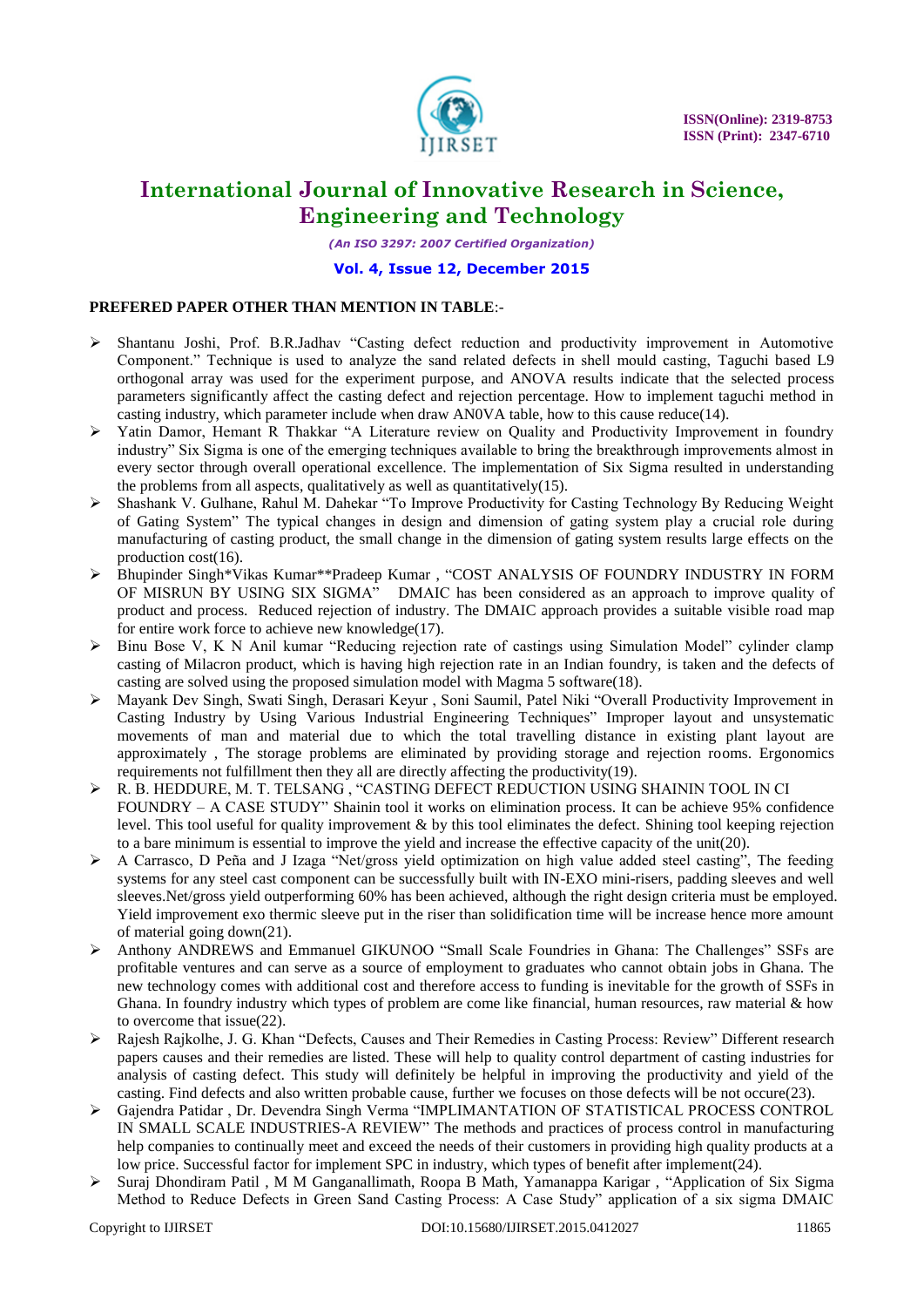

*(An ISO 3297: 2007 Certified Organization)*

#### **Vol. 4, Issue 12, December 2015**

methodology to identify the problems in a casting process and solve the problem by determining the optimal operation parameters for reducing Sand inclusion defect. DMAIC methodology can be used in foundry industry and in each step how successfully implement with the use of SPC, 7-QC tool, DOE(25).

- Mrs. V. S. Deshmukh , Dr. S. S. Sarda "THE CRITICAL CASTING DEFECT IN CAST IRON: SAND INCLUSION – A REVIEW" Different techniques like Quality Function Deployment, cause and effect diagram, Design of Experiments etc. are also referred for finding the appropriate parameters responsible for sand inclusion. Corrective action should be taken on responsible parameters to eliminate the defect and improve quality of ferrous castings(26).
- Ratnesh Kumar Dewangan "CASTING DEFECTS ANALYSIS ON SMALL SCALE FOUNDRY" first phase, recognition of set of process parameters which are responsible for defects is done. Then these identified process parameters are examined using Design of Experiments approach. Signal-to-noise ratio is estimated, it is identified that the optimized values enhance the quality of product and minimize the reduction percentage. The optimal parameter values were applied to the process and further four experiments were Conducted(27).

#### **V. CONCLUSION**

 Modern method of casting components using various software and simulation technique is really a boon for the industrial sector. To compete globally, foundry men have to move ahead from the slogan of "satisfying customer" and adopt and rigorously endeavor for "customer delight". Meeting customer demands will not be sufficient, requirements will be to exceeding them through quality and productivity improvement.

 After preferring paper select some of tools and technique for future work like SPC are quite expensive to implement in a small scale industries but this method gives better results than any other technique. These techniques can be useful not only to reduce the rejection but also in various other departments in industries like inventory control, at various machines in machine shop to get process variation and to identify optimum values of parameters etc (2).

 Many researchers have conducted experiments to find the sand process parameters to get better quality castings. They have successfully reduced the casting defects considerably up to 6% by proper selecting sand parameters (9). DoE is the technique which can be implemented in any processing industry. In India there are number of small scale industries which can implement such techniques to improve the yield, give standard process parameter and increase the effective capacity of the unit.

#### **REFERENCES**

Defects: A Review" International Journal of Research in Advent Technology Vol.3, No 4, April 2015 E-ISSN: 2321-9637, 2015, India . (3)Aniruddha joshi, Pritam kadam, "An application of pareto analysis and cause effect diagram for minimization of defects in manual casting

(5)Uday A. Dabade and Rahul C. Bhedasgaonkar, "Casting Defect Analysis using Design of Experiments (DOE) and Computer Aided Casting Simulation Technique" Science Direct Procedia CIRP 7 (2013) 616 – 621, 2013, India.

(9)Atul A. Bhujugade, Vijay B. Sabnis , "Minimization of Casting Defects Using Casting Simulation Technique and Casting Defects Analysis Using Design of Experiment" International Journal for Research in Applied Science & Engineering Technology (IJRASET) Volume 3 Issue VI, June 2015IC Value: 13.98 ISSN: 2321-9653 pp 722-727, India.

<sup>(1)</sup>T.R. Vijayaram, S.Sulaiman," Foundry quality control aspects and prospects to reduce scrap rework and rejection in metal casting manufacturing industries" A.M.S. Hamouda, M.H.M. Ahmad, Elsevier Journal of Materials Processing Technology 178 (2006) 39–432006, Malaysia. (2)Vivek Patil , Mahesh Sutar , "Quality control and Statistical Techniques used to improve Productivity and to reduce Rejections due to Casting

process" International Journal of Mechanical and Production Engineering ISSN: 2320-2092, Volume- 2, Issue- 2, 2014, India. (4)K.Kanthavel, K. Arunkumar, S.Vivek, "Investigation of chill performance in steel casting process using Response Surface Methodology" Science Direct Procedia Engineering 97 (2014) 329 – 337, 2014 CRI Pump private limited India.

<sup>(6)</sup>Siddaling swami.S. Hiremath Dr.S.R. Dulange, "Advance Techniques in casting defects and rejection analysis: A Study in an industry" INTERNATIONAL JOURNAL OF INNOVATIONS IN ENGINEERING RESEARCH AND TECHNOLOGY [IJIERT], ISSN: 2394-3696 VOLUME 2, ISSUE 9, 2015, India.

<sup>(7)</sup>Sunil Chaudhari, Hemant Thakkar, "Review on Analysis of Foundry Defects for Quality Improvement of Sand Casting" Int. Journal of Engineering Research and Applications, ISSN : 2248-9622, Vol. 4, Issue 3( Version 1), March 2014, India.

<sup>(8)</sup>Darshak A. Desai, "Increasing Bottom-Line through Six Sigma Quality Improvement Drive: Case of Small Scale Foundry Industry" Udyog pragati Vol. 36, No. pp 11-23, 2012, India.